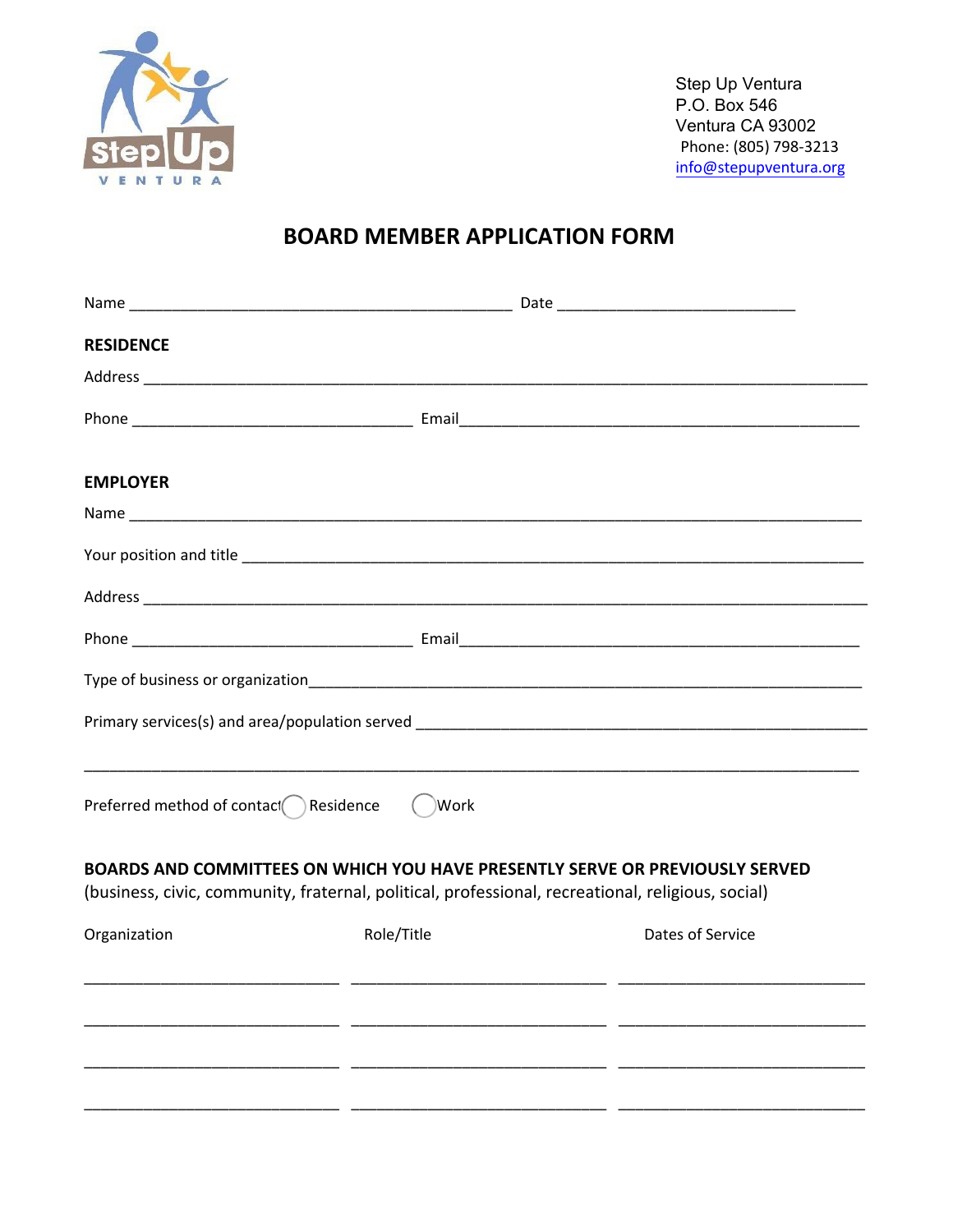## **EDUCATION/TRAINING/CERTIFICATES**

#### **SKILLS, EXPERIENCE AND INTEREST**

How would **Step Up Ventura** benefit from your participation on the board?

#### (Please check all that apply)

| () Administration, management          | Program development and evaluation |
|----------------------------------------|------------------------------------|
| () Advocacy and community education    | ) Special events                   |
| () Communications and public relations | ) Working for or with non-profits  |
| () Facilities                          | Other                              |
| () Fund development and fundraising    |                                    |
| () Finance and accounting              | Other                              |
| () Governance (policy and evaluation)  |                                    |
| () Grant writing                       | Other                              |
| () Human resources and personnel       |                                    |
| Marketing                              |                                    |
|                                        |                                    |

#### **LIAISON OPPORTUNITIES**

Please any list groups, organizations or businesses to which you could serve as a liaison on behalf of **Step Up Ventura.**

\_\_\_\_\_\_\_\_\_\_\_\_\_\_\_\_\_\_\_\_\_\_\_\_\_\_\_\_\_\_\_\_\_\_\_\_\_\_\_\_\_\_\_\_\_\_\_\_\_\_\_\_\_\_\_\_\_\_\_\_\_\_\_\_\_\_\_\_\_\_\_\_\_\_\_\_\_\_\_\_\_\_\_\_\_\_\_\_\_\_\_

\_\_\_\_\_\_\_\_\_\_\_\_\_\_\_\_\_\_\_\_\_\_\_\_\_\_\_\_\_\_\_\_\_\_\_\_\_\_\_\_\_\_\_\_\_\_\_\_\_\_\_\_\_\_\_\_\_\_\_\_\_\_\_\_\_\_\_\_\_\_\_\_\_\_\_\_\_\_\_\_\_\_\_\_\_\_\_\_\_\_\_

\_\_\_\_\_\_\_\_\_\_\_\_\_\_\_\_\_\_\_\_\_\_\_\_\_\_\_\_\_\_\_\_\_\_\_\_\_\_\_\_\_\_\_\_\_\_\_\_\_\_\_\_\_\_\_\_\_\_\_\_\_\_\_\_\_\_\_\_\_\_\_\_\_\_\_\_\_\_\_\_\_\_\_\_\_\_\_\_\_\_\_

\_\_\_\_\_\_\_\_\_\_\_\_\_\_\_\_\_\_\_\_\_\_\_\_\_\_\_\_\_\_\_\_\_\_\_\_\_\_\_\_\_\_\_\_\_\_\_\_\_\_\_\_\_\_\_\_\_\_\_\_\_\_\_\_\_\_\_\_\_\_\_\_\_\_\_\_\_\_\_\_\_\_\_\_\_\_\_\_\_\_\_

### **AWARDS/HONORS** (optional)